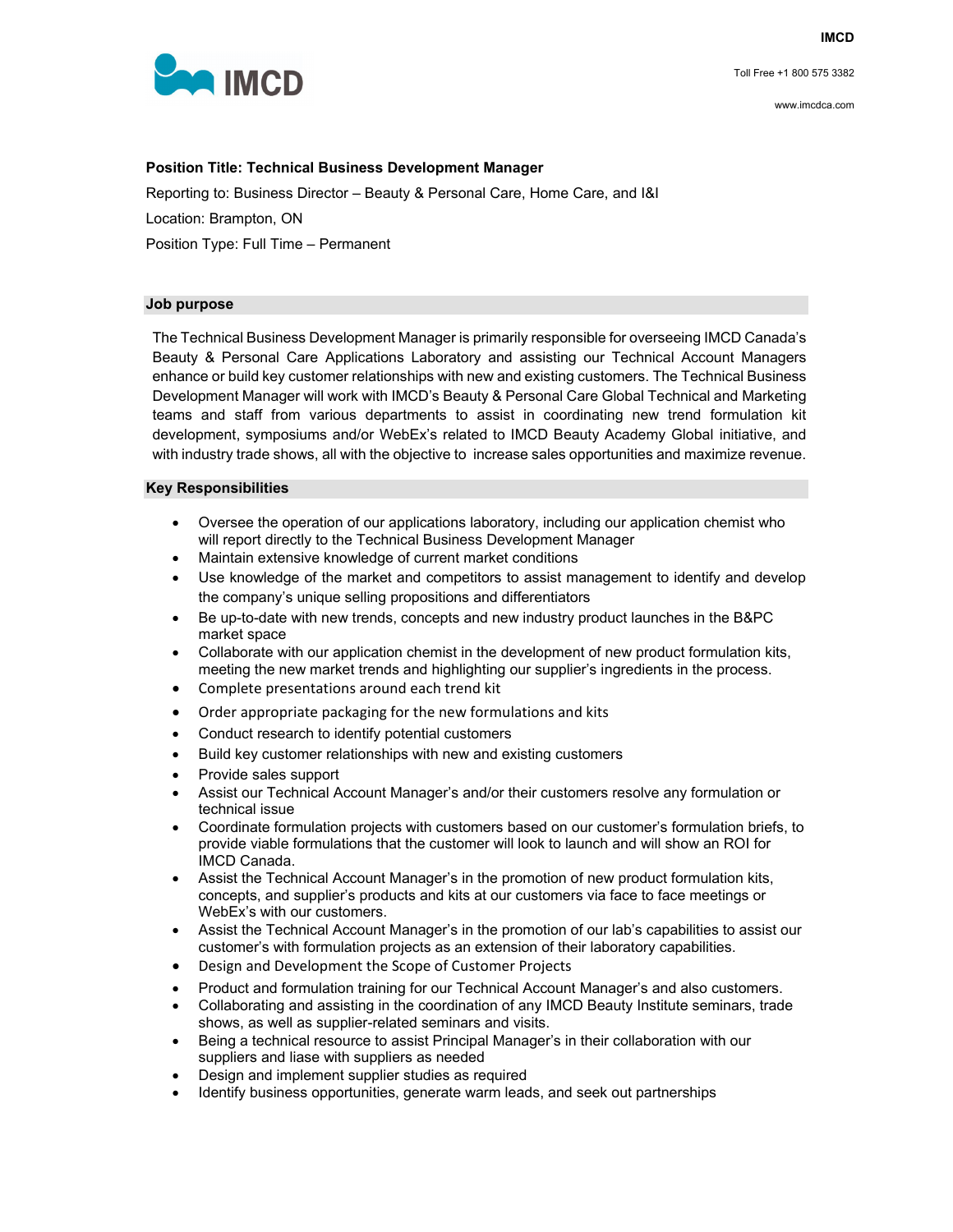

- Identify opportunities for campaigns, services, and distribution channels that will lead to increased sales
- Assist our Principal Manager's in building current supplier relationships and suggesting new potential suppliers that would strategically fill our product portfolio gaps and assisting to bring such a supplier on board.
- Supporting IMCD at Industry Trade Shows and Symposiums
- Ensure that data is accurately entered and managed within the company's sales management system (Technical Requests & Reports from Technical Account Managers via Salesforce), as well as for all lab-related activity (new formulation projects and customer projects via Alchemy)
- Submit weekly progress reports, ensuring accuracy of data
- Liaise with senior management in order to determine organizational strategy and initiatives
- Stay up to date on the company's current product and service offerings
- Other duties as assigned

### **Reporting Structure**

1 Direct Report – Chemist – out of 75S lab

#### **Requirements**

- Postsecondary degree or diploma in science (chemistry preferred)
- Minimum of 3-5 years of sales personal care product formulation development experience
- Minimum of 1-2 years of sales experience in a related industry would be beneficial
- Proven understanding of the industry and area of service
- Excellent organizational, strategic, planning, and implementation skills
- Ability to create realistic schedules and meet deadlines under stress and interruptions
- High level of critical and logical thinking, analysis, and reasoning to identify underlying principles, reasons, and facts
- Strong analytical and research skills
- Excellent interpersonal, communication, and relationship management skills
- Excellent attention to detail and a high degree of accuracy
- High level of integrity, confidentially, and accountability
- Ability to respond appropriately in high-pressure situations with a calm and steady demeanor
- A well-defined sense of diplomacy, conflict resolution, and people management skills

### **Work Conditions**

- Manual dexterity required to use laptop computer and peripherals including being proficient in Excel and Power Point
- Ability to attend and conduct presentations
- Travel will be required (15% of the time, mainly in Canada, with possible trips to the USA & Europe as required)

### **Core Competencies**

- Adaptability
- Communication
- Decision Making
- Networking and Relationship Building
- Problem Solving